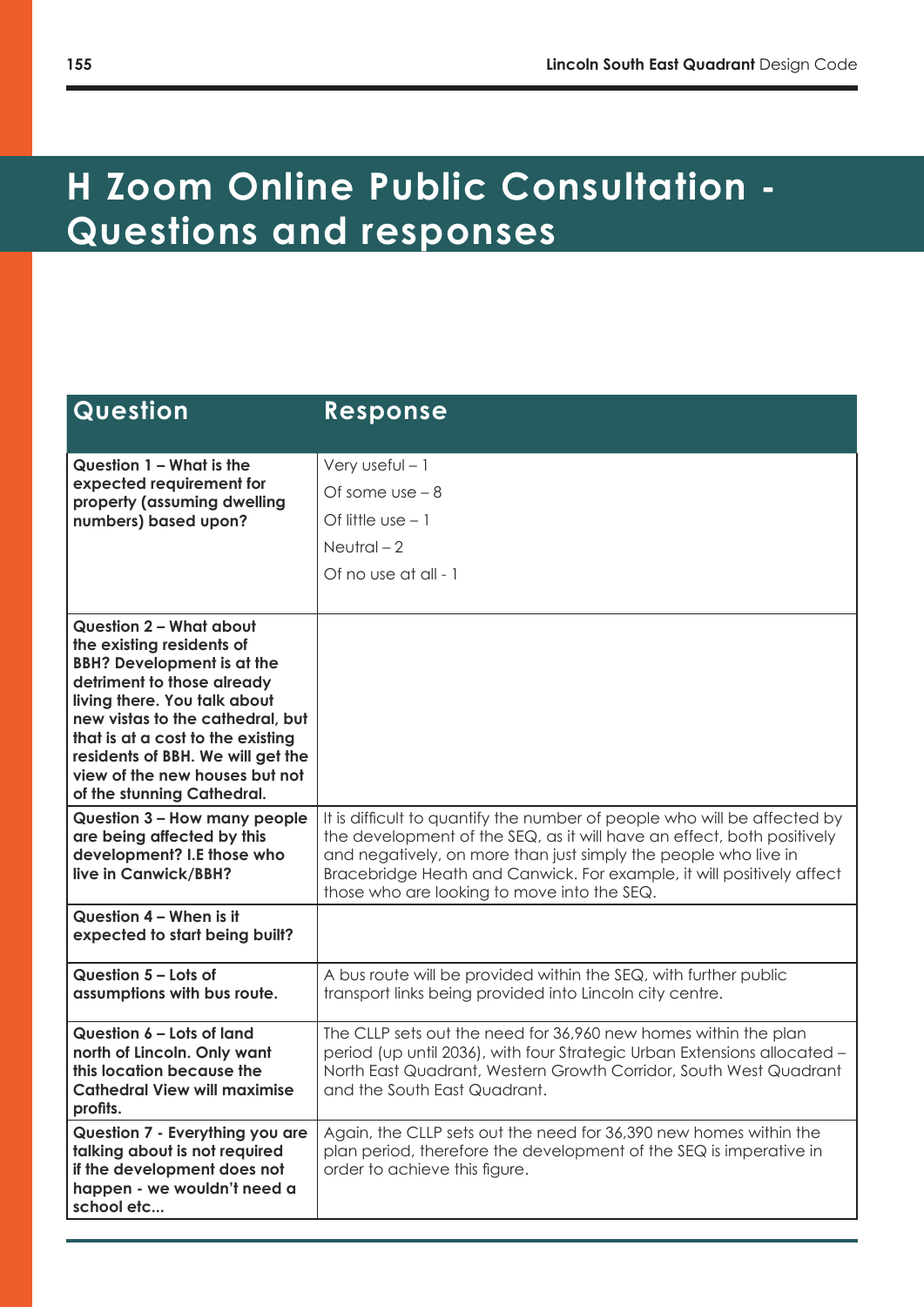| Question                                                                                                                                                                                                                                                                                                                                                                                                  | Response                                                                                                                                                                                                                                                                                                                                                                                                                                                                                                                                                                                                                                                                                         |
|-----------------------------------------------------------------------------------------------------------------------------------------------------------------------------------------------------------------------------------------------------------------------------------------------------------------------------------------------------------------------------------------------------------|--------------------------------------------------------------------------------------------------------------------------------------------------------------------------------------------------------------------------------------------------------------------------------------------------------------------------------------------------------------------------------------------------------------------------------------------------------------------------------------------------------------------------------------------------------------------------------------------------------------------------------------------------------------------------------------------------|
| Question 8 - How will any<br>future logistics ensure minimum<br>impact on the villages around<br>the city re. child safety,<br>pollution, wellbeing, noise and<br>damage to the environment?                                                                                                                                                                                                              | With regards to construction of the SEQ, all developers will be required<br>to submit a Construction Management Plan detailing how they will<br>mitigate pollution, road safety etc during construction. With regards<br>to once the development has been completed, it will have been<br>carefully masterplanned to ensure that roads are designed to put<br>pedestrian and cycle safety at the forefront, noise and air pollution is<br>managed to not adversely impact neighbouring towns/villages and<br>any removal/destruction of wildlife habitats (trees/grassland etc) will<br>be mitigated for, ensuring that development of the SEQ achieves an<br>increase in biodiversity net-gain. |
| Question 9 - Should the revised<br>CLLP project a lower demand,<br>would the allocation be<br>reduced accordingly for the<br>emerging SEQ?                                                                                                                                                                                                                                                                |                                                                                                                                                                                                                                                                                                                                                                                                                                                                                                                                                                                                                                                                                                  |
| Question 10 - Can the St<br>John's hospital development<br>be finished before any new<br>development occurs at the<br>SEQ?                                                                                                                                                                                                                                                                                |                                                                                                                                                                                                                                                                                                                                                                                                                                                                                                                                                                                                                                                                                                  |
| Question 11 - Not against<br>development per se. Our<br>children need affordable<br>housing. But, we do not have a<br>southern bypass here and yet<br>aggregate lorries heavy plant<br>courses through our southern<br>villages at all hours of the day.<br>How is this to be mitigated? Re<br>pollution, wellbeing, safety etc.<br>Why not use an area with better<br>links and access to the bypass?    | The completion of the LEB will provide freight vehicles with the ability<br>to bypass many of the southern villages.                                                                                                                                                                                                                                                                                                                                                                                                                                                                                                                                                                             |
| Question 12 - A key view<br>has been missed travelling<br>eastwards along Canwick Ave<br>from London Road over Witham<br>Valley to Wolds, can that be<br>maintained?                                                                                                                                                                                                                                      | Noted – we will be sure to incorporate this into a future iteration of the<br>Design Codes and Regulating Plan.                                                                                                                                                                                                                                                                                                                                                                                                                                                                                                                                                                                  |
| Question 13 - It is expected<br>that future iterations of the<br>design codes will provide<br>more detail in terms of specific<br>community assets and<br>infrastructure. I would like to<br>see clear identity (distinctive<br>high quality street furniture<br>specific to Canwick Heath).<br>Similarly, I'd like to see the<br>Local Centres planned as part<br>of the codes in far greater<br>detail. | Noted – with the Character Areas section of the Design Codes,<br>detail is provided as to what is to be expected in terms of design and<br>architectural quality of the community assets. We will ensure that all<br>community assets are covered, with further detailing on the Local<br>Centres provided.                                                                                                                                                                                                                                                                                                                                                                                      |